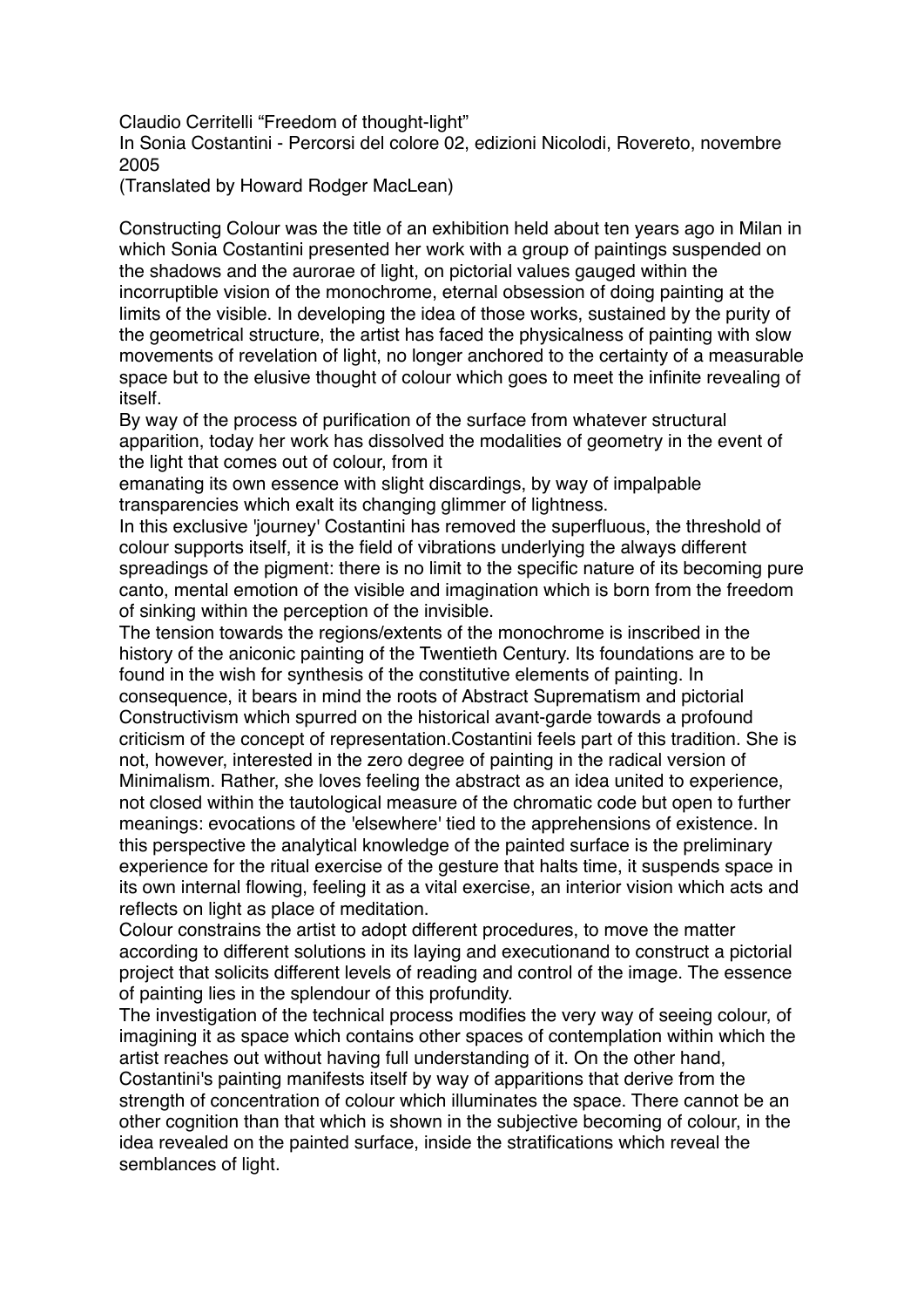Everything is allowed by only starting out from the intelligence of the hand, from its specific attitude or approach in guiding the discipline of painting as direct experience of matter, the sensitiveness of the hand that thinks colour, redeeming it from the world and putting it in a temporal totality that has no confines.

As is true of other monochrome artists, the use of the roller or the mechanical diffusion of colour as anonymous dimension of doing/proceeding does not exist as affirmation of the impersonal nature of the pictorial act. In fact, the demand for guaranteeing the originariness of colour depends on the individual character of the execution, on the technical refinement of the work process and above all on a particular psycho-physical tension in predisposing oneself with respect to the work as energetic exchange between the artist and the surface, between reason and emotion when faced by the canvas on which one has to take action.

In order to obtain transparency of the colour Costantini carries out an initial water spreading. She then intervenes with acrylic tempera and oil pigments treated with various intensities and vibrations due to the different pressures exerted by the spatula. In the concentration of the manual exercise one already has the way of thinking the surface, of structuring the minimal variations which from the centre to the edges determine the vision as the equilibrium of moments that are successive and necessary in order to fix the inexhaustible phenomenon of light. As often takes place in the experiences that explore the possibilities of a single colour, also in this case the ideational and operative planesend up by coinciding. They cannot act in different times, the one after the other. They coincide in the same process of elaboration. For Costantini to possess technique already means determining the vision of the painting, being in the space of existence with the elements necessary for its affirmation. To think painting is therefore to think the life of the colour, to have its transfiguring process to mind, imagining it as an indivisible whole and the genesis of a coherent course from the first to the last gesture.

This identity is pursued as the mark of behaviour that is not onlyaesthetic but also ethical in so far as the value of painting is a cognitive commitment which from individual experience is extended to a model of universal communication. It is therefore achieved by way of all the eyes of all those people who are able to reveal its concealed spaces, the breaths and pauses, the tones and the variations that are suspended within an infinite time of reading.

In every touch of colour one intuits the vibrating of the wrist which constructs the pictorial texture as the unrepeatable structure of the becoming of light by way of passages that are not programmable but verifiable on the single occasion, evaluating the ability of taking research to the maximum degree of development of imaginative tensions.

Regarding her recent paintings Costantini talks about the blurring of the colour towards the outside, she dismisses composition concern and exalts the transparency of the surface as the moment of a totality that is not measurable, a field of continuous vibration, expansive luminosity made up of surfacings and flashes. What takes place in every work is a question of lightnesses and weights that depend on the mixings of the colour, on the cold tones which withdraw and the warm tones which advance following the principle of alternate mutations, differences that the surface detains as only just visible pulsations.

These are the qualities which the artist looks for by way of a refining of the technique which challenges the essence of light, investigating the specific terms of knowledge of the cadmium red and the white, the violet-grey, the pink, the blue-green and the